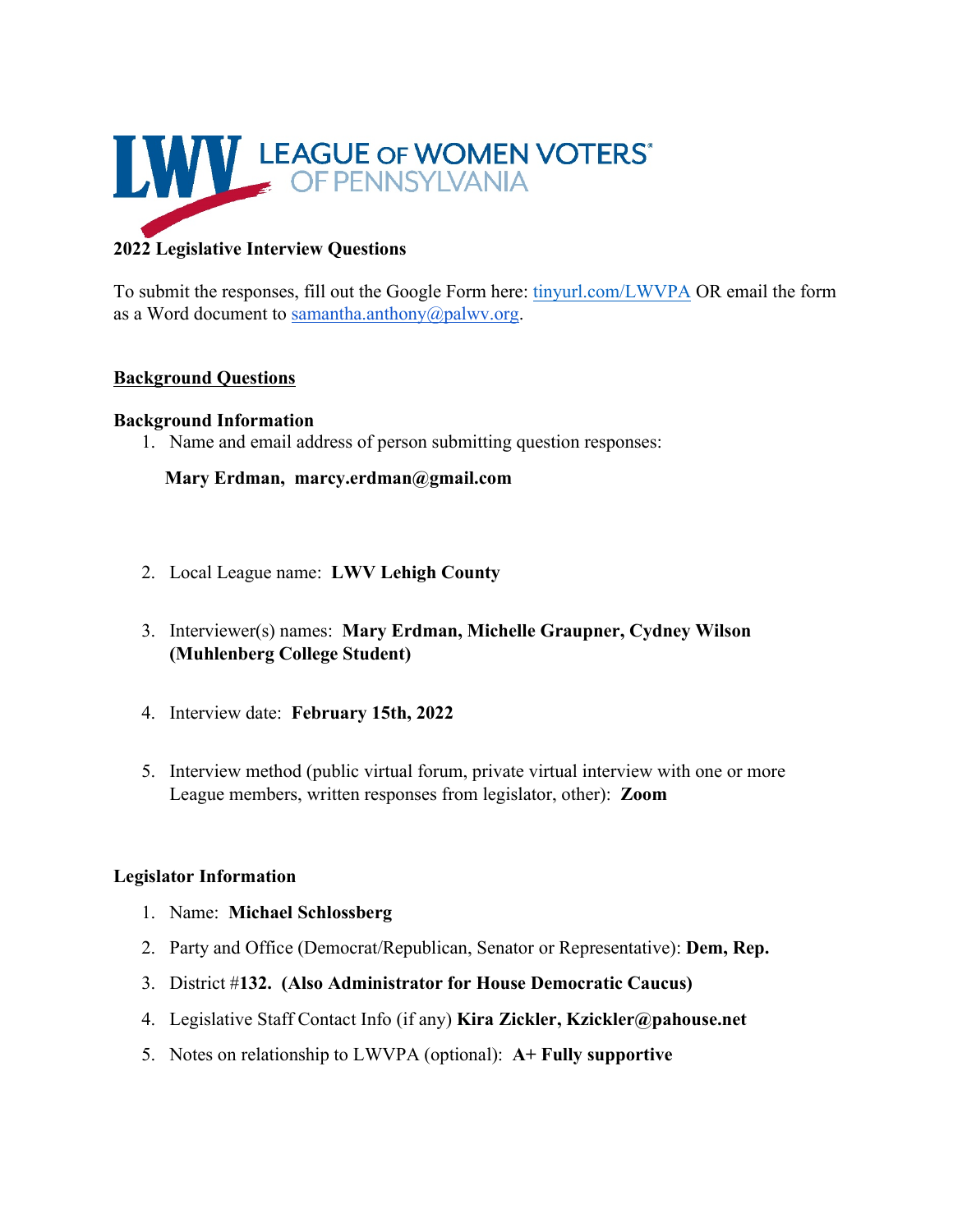**Legislative Questions:**

#### *Environmental Policy*

1. What do you see as the path forward to combating climate change in Pennsylvania?

**Two ways to combat climate change in PA:**

- **1) Using energy sources that are cleaner and renewable by looking to nuclear energy as a bridge while developing other renewable sources.**
- **2) Transportation - utilizing the federal infrastructure plan to provide more access to electric cars, and places to charge the vehicles. The Federal Infrastructure monies will be a huge help in moving forward.**

**RGGI - Regional Greenhouse Gas Initiative (RGGI) is a joint cap-and-trade program committed to reducing carbon dioxide emissions from the power sector in Connecticut, Delaware, Maine, Maryland, Massachusetts, New Hampshire, New York, Rhode Island, and Vermont. Supports RGGI, wants to invest in RGGI and is unsure how effective the initiative is at the moment without some of the states surrounding PA supporting the initiative. Clear benefits of less green gas emissions and increased GDP in those states warrant a good look at RGGI.**

2. What are your plans to ensure cleaner water for all Pennsylvanians?

**Governor Wolf has helped to get PA part of the way there to cleaner water due to Proposing to fund DEP substantially and increasing their staff. DEP has not been Adequately funded for decades and is a perpetual "whipping boy." The Governor took a really important first step in proposing funding and increasing staff of DEP.**

**The federal government with the newly-funded infrastructure plan will also help PA in a big way due to the hundred of millions of dollars for clean water improvements which is something on which we can rely. This will enable cleaner water for our residents while replacing lead producing pipes in older areas.**

**Some have found it in their interest to not adequately fund DEP, but there is more to do, and explains why the Governor has asked for a substantial increase in funding for DEP.**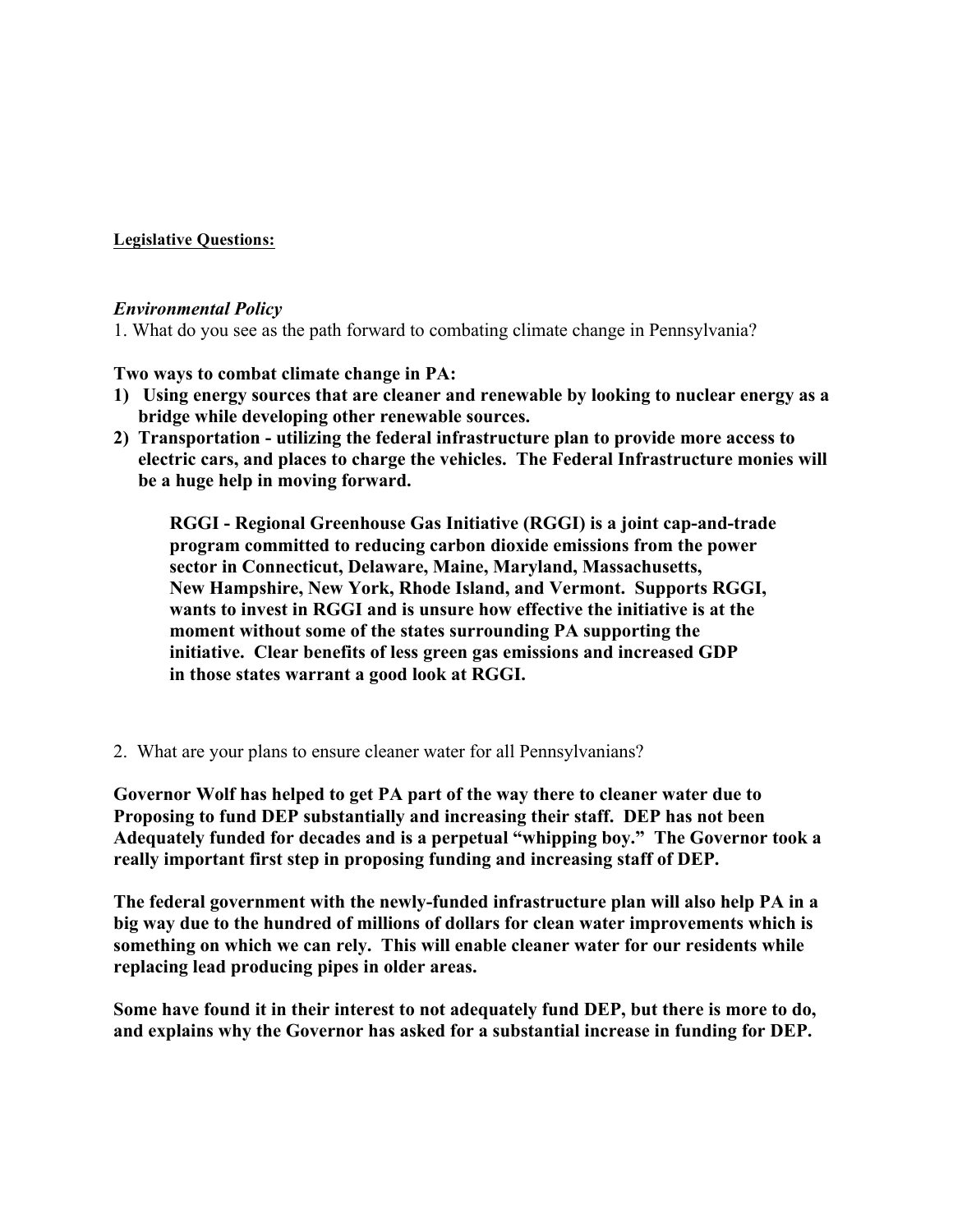## *Social Policy*

3. What are your plans to address escalating gun violence across the state? The League is watching several pieces of gun safety legislation: HB 235 (SB 88) calling for comprehensive background checks, HB 1903 (SB 134) to allow for families to petition for temporary removal of guns from a person who is in imminent danger of harming themselves or others, and HB 1846 (SB 855) calling for firearm safety training for first-time purchasers. Each of these bills are stuck in the judiciary committee. Do you have plans to push along these gun safety measures in the coming year?

**Basically, while the Republicans remain in the majority, and old and outdated procedural** rules are not changed; there is very little hope that any of these bills will make it out of **committee, because these chairmen refuse to even bring them up for a vote. That is the reality and it is unfortunate since I do support each of these bills mentioned above.**

4. Currently in Pennsylvania, most schools are not receiving adequate funding, and most students do not have the resources they need to succeed. According to the state's benchmark, 277 Pennsylvania districts need more than \$2,000 more per student to adequately support their education. And the poorest districts in Pennsylvania need even more, creating vast inequities in education across the state. What will you do to make sure every student in PA has access to a high-quality public education, as granted by the State Constitution?

## **Level-Up Plan**

**1). Although not entirely created by me, this bill has a very interesting history. Started by a group of education advocates: The Education Law Center, PA Schools Work, Make the Road PA and more who lobbied with the understanding that we weren't going to get more funding for years. The advocates came to me so I was able to propose it and get it folded into the Governor's educational budget.**

**2). The Governor has also proposed full, fair funding and putting effort into achieving full funding equity. It has not been obtainable because it is a very expensive proposition of about \$4 billion, so LEVEL UP is the next best thing.**

**3). Initially written as \$100 million to the 100 poorest school (500 schools districts throughout the state) districts in PA, these schools go through almost the identical fair formula. Most of the schools on the list of poorest schools are rural schools.**

**4). Enacted as part of the PA Budget in 2021; and if the budget can be implemented or improved, PA will be in a better position to more fairly fund our schools state-wide.**

**5). LEVEL UP plan is great but still needs full fair funding to get anywhere in the long term on fair educational funding.**

**60. The Governor has proposed \$1.25 billion in basic education funding as well as \$300 million for the LEVEL UP plan which I firmly support.**